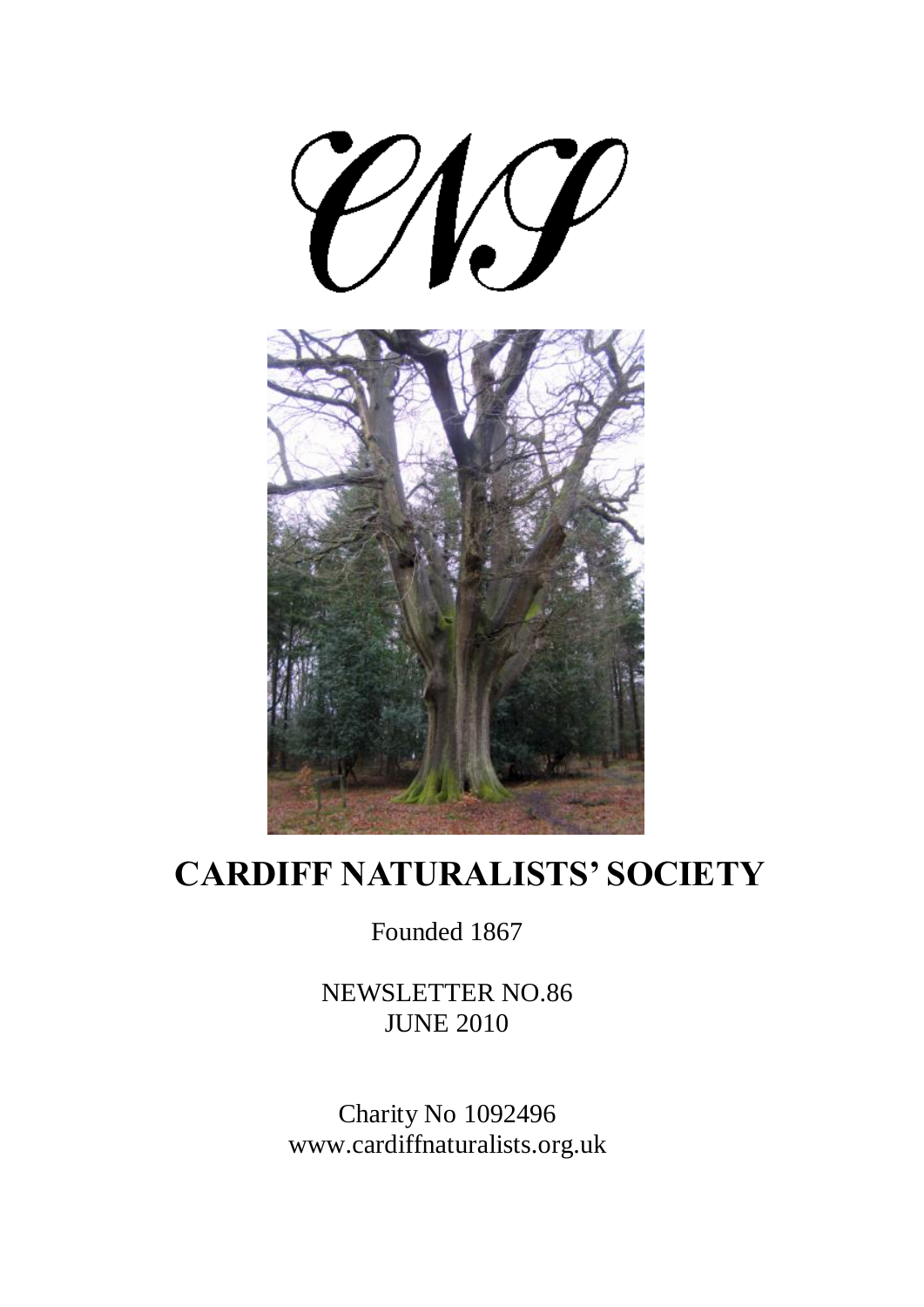LIST OF OFFICERS Immediate past President Patricia Wood

> President Roger Milton

Secretary Mike Dean 36 Rowan Way Cardiff CF14 0TD 029 20756869 Email: secretary@cardiffnaturalists.org.uk

Treasurer Dr Joan Andrews Rothbury Cottage Mill Road Dinas Powis CF64 4BT Email: treasurer@cardiffnaturalists.org.uk

> Membership Secretary Margaret Leishman 47 Heol Hir Cardiff CF14 5AA 029 20752882

Indoor meetings Secretary Elizabeth Cooling and Hilary Wicks Email:indoormeetings@cardiffnaturalists.org.uk

Field meetings Secretary Bruce McDonald 5 Walson Close Wenvoe CF5 6AS 02920593394 Email:fieldmeetings@cardiffnaturalists.org.uk

Publicity

Andy Kendall Shenstone Ty'r Winch Road Old St Mellons Cardiff CF3 5UX Tel 029 2077 0707 Mob 079 6373 2277 Email: publicity@cardiffnaturalist.co.uk

Edited, published and printed for the Cardiff Naturalists' Society Brian Bond 22 Douglas Close Llandaff Cardiff CF5 2QT Tel: 029 20560835 Email: newsletter@cardiffnaturalists.org.uk

Cover photo THE FOREST GIANT . FOREST OF DEAN by BRUCE McDONALD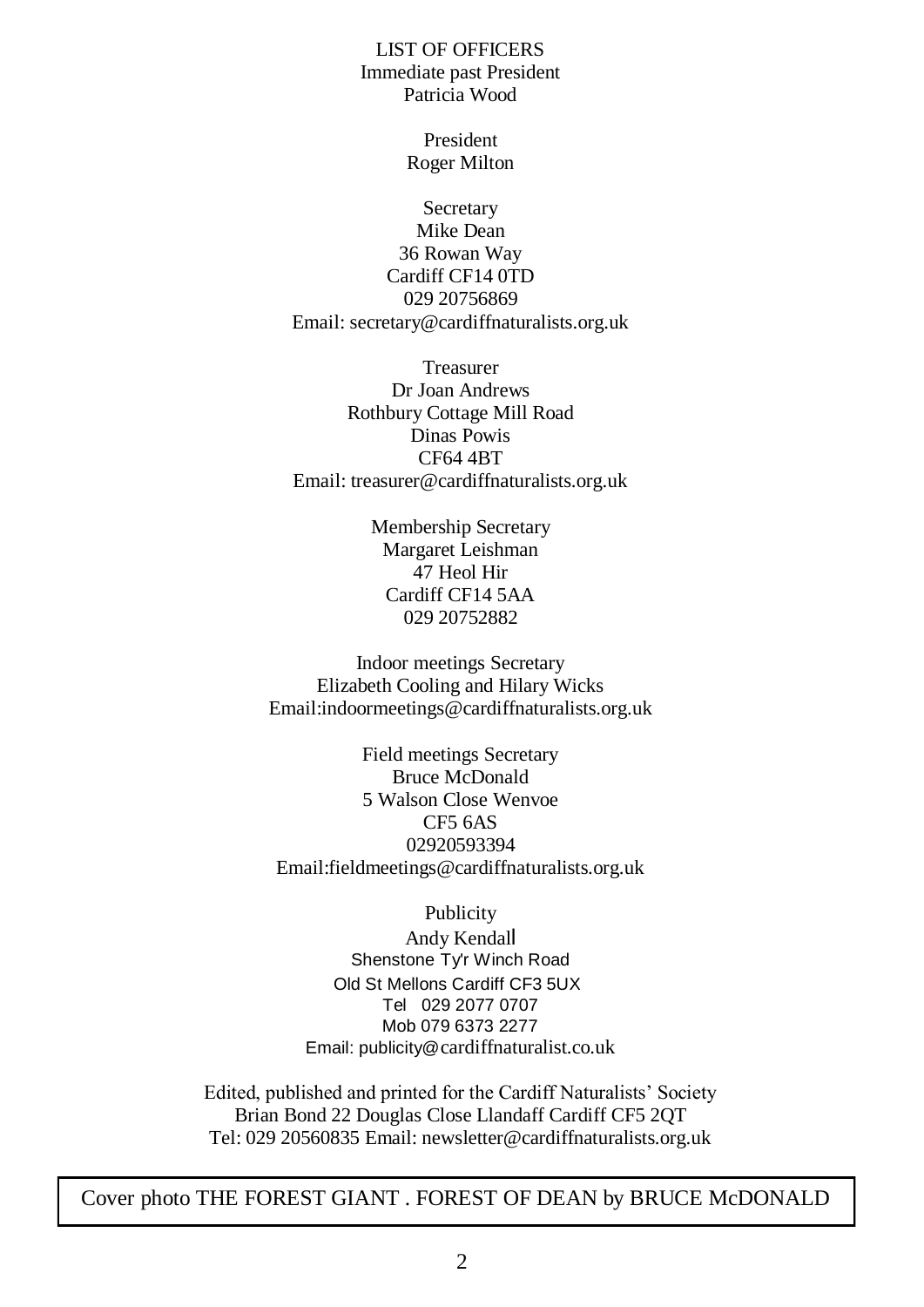#### **PRESIDENTIAL RAMBLINGS - June 2010**

After the long hard winter which seemed to last for an eternity, we are currently experiencing an explosion of colour in the countryside; nature is "catching up" and the Spring is finally here in all of its glory. I cannot remember ever seeing so many rich, colourful dandelions in the fields at one time, and the bluebells seem set for a magnificent season.

The (unpronounceable) south eastern Icelandic volcano which spewed forth thousands of metric tons of volcanic ash and caused so much havoc is at present quiescent. It is interesting to note that in comparative terms the eruption was "minor" and that another, possibly larger eruption is overdue from its sister volcano a few kilometres to the east.

As man advances in knowledge and technology, we are still vulnerable to the natural forces which surround us. This time it was fine dust blasted into the jet stream. Formerly it has been earthquakes, tornadoes, floods, plagues, the odd ice age and countless celestial bodies bombarding the earth from space. Thank goodness that we are living through predominantly one of the earth's more tranquil periods !!

The badger cull is set to go ahead in West Wales following the failure of the latest legal challenges. We await with concern and interest to see if it will proceed without violent protest on the ground.

A couple of weeks ago your Council met and enjoyed the hospitality of Joan Andrew's whilst provisionally drafting the Indoor Meetings and Field Meetings programme for next year . A large measure of the work had already been put in place by the Meetings Secretaries and a thoroughly varied and interesting set of fixtures tentatively arranged. I look forward to seeing you all during the course of the forthcoming Meetings Programmes.

As I write this commentary, the dust cloud has returned and is over Cardiff. This has set me thinking of the possible effects on wildlife in and around Iceland. I wonder how far the measurable effects are spread and for how long they will be noticed ?

Roger Milton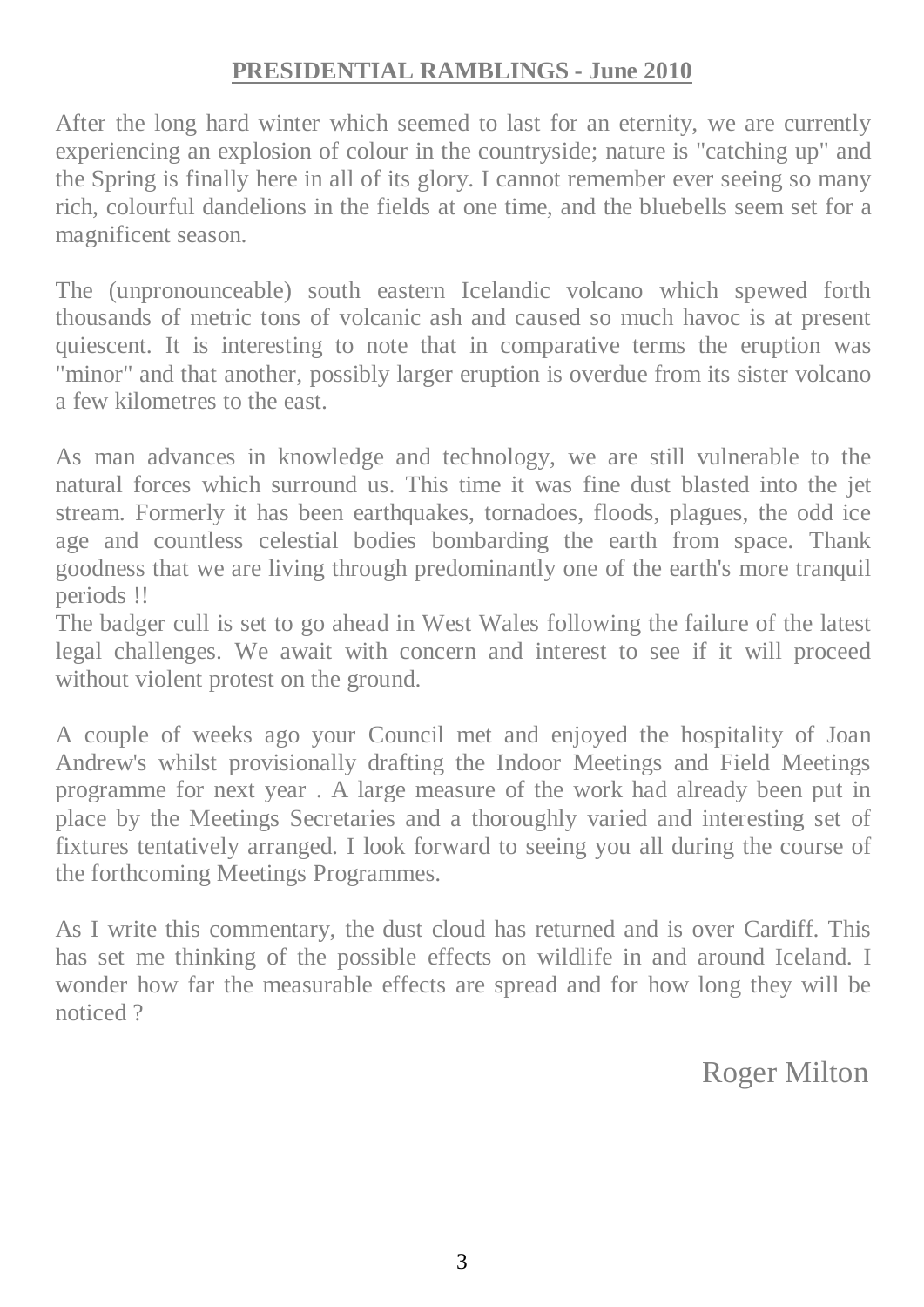#### OUTDOOR MEETINGS June to August 2010

For further information on any of these events or to let us know you are coming please e-mail Bruce on outdoor@cardiffnaturalists.org.uk . Nonmembers are welcome

| Saturday $5th$ June | Cwm Cadlan   |
|---------------------|--------------|
| Start time 10am     | Packed lunch |

A chance to visit Cwm Cadlan, a National Nature Reserve on the edge of the Brecon Beacons, led by CCW reserves Manager Jon Wohlgemuth. It forms part of the largest stretch of fen meadows in Wales studded with speciesrich, lime-enriched flushes. Meet at reserve entrance which is 0.75 miles from Penderyn up Cwm Cadlan road and on the right (Grid ref: SN 9545 0982). Parking is very limited so please let Bruce know if you plan to come.

| Monday $7th$ June | Coryton   |
|-------------------|-----------|
| Start time 7pm    | 2-3 hours |

As part of biodiversity week Cardiff Naturalist's Society will yet again be leading this popular public walk around the Coryton roundabout (junction 32 on M4). Hopefully we shall see again the unusual orchid variant now verified as Rhodochila. Meet at the top of Longcross drive just past Asda off Coryton roundabout. (ST 137 814)

| Sunday 20 <sup>th</sup> June | Parc Slip |
|------------------------------|-----------|
| Start time 10am              | 3 hours   |

Margaret and John Samuel will be leading us around Parc Slip nature reserve. This 305 acre reserve has a mix of woodland, wetland and meadow and is managed by the Wildlife Trust of South and West Wales. Meet at the Visitor Centre SS879 835 and postcode CF32 0EH. Leave the M4 at junction 36 and follow the B4281 towards Aberkenfig. Turn right by the Fountain Restaurant onto Fountain Road and the reserve car park is on the left approximately a quarter of a mile up the road. Follow the duck signs. The walk will take 2.5 to 3 hours, no steep hills.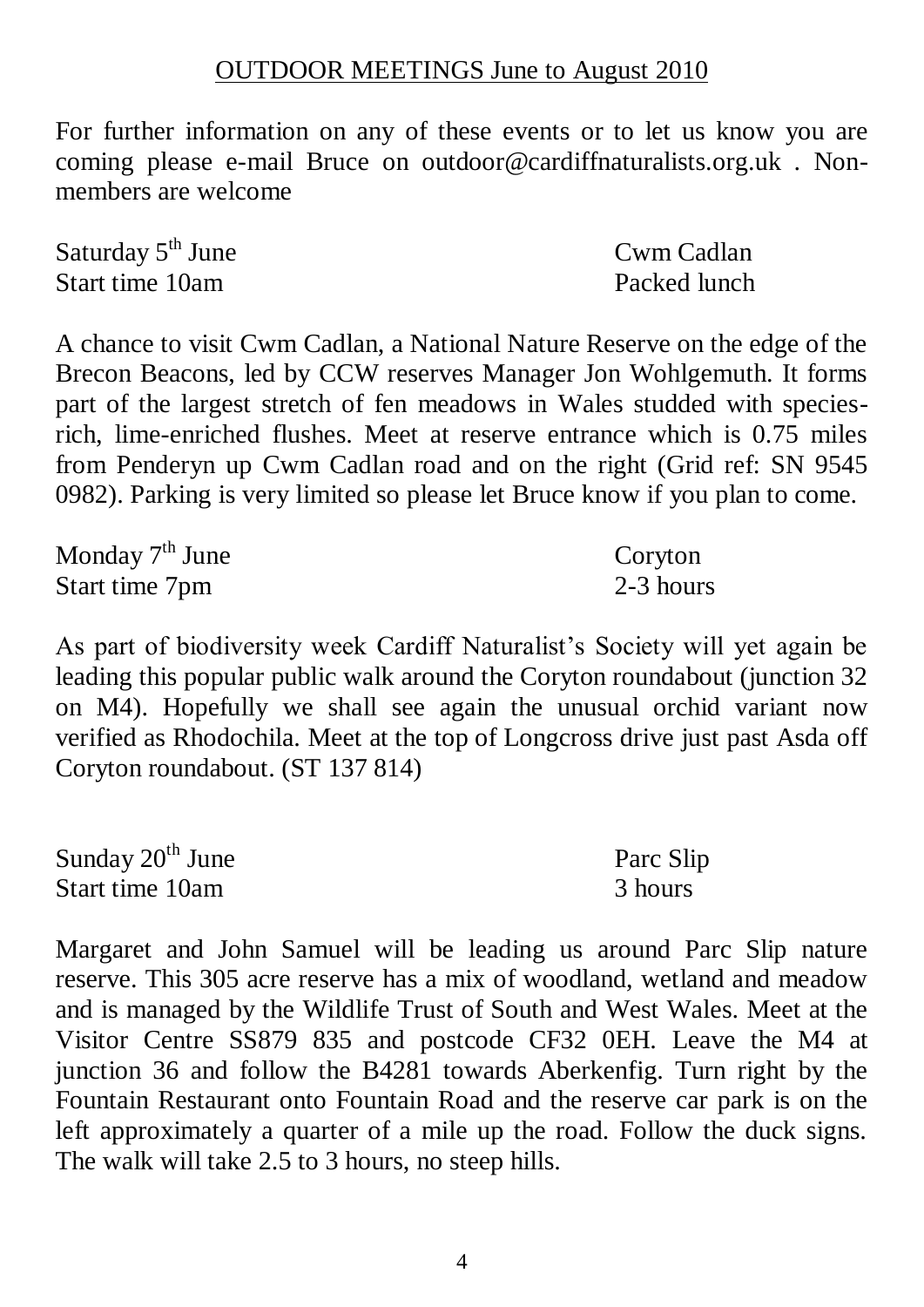| Saturday 3 <sup>rd</sup> July | Cardiff Bay  |
|-------------------------------|--------------|
| Start time 10am               | Packed lunch |

This will be the first circumnavigation of Cardiff Bay by the Nats made possible by the opening of a footbridge across the River Ely, scheduled for early June. We hope to record all wildlife seen on the circuit which will include fresh and salt water, wetlands and parkland. The distance is around 6.5 miles – mostly flat and on surfaced paths. Meet at the public car park by St Davids Hotel, Havannah Street, CF10 5SD (Grid ref: ST 189 742). Parking charges apply – we shall aim to be back by 4pm.

| Wednesday $14th$ July | Kenfig  |
|-----------------------|---------|
| Start time 6pm        | 3 hours |

This walk around the Kenfig Nature Reserve will be led by Roy Baileywood and we shall be concentrating on the later orchids such as the Helleborines. Meet at the Visitor Centre entrance (CF33 4PT or Grid Ref: SS 799 812). Note that the Visitor Centre will not be open so no facilities available.

| Thursday 29 <sup>th</sup> July | <b>Hailey Park</b> |
|--------------------------------|--------------------|
| Start time 6.30pm              | 1.5 hours          |

We shall be teaming up again with the Friends of Hailey Park for a public walk around this new wildlife area in Llandaff, Cardiff on the edge of the River Taff. Birds, blooms and some sweep-netting to see what insects are about. Meet at the car park to Hailey Park, Radyr Road entrance.

| Saturday $31st$ July | Cwm Rhondda Fach |
|----------------------|------------------|
| Start time 10am      | Packed lunch     |

Rob and Linda Nottage will be leading this exploration of the upper reaches of the Rhondda Fach and site of the former Maerdy Colliery to see an interesting variety of scenery and wildlife including ivy-leaved bellflower and keeled skimmer dragonflies. . A gentle 5-6 mile stroll mainly on firm tracks but with an optional return on some rougher paths. Meet on the northern outskirts of Maerdy opposite the Avon Rubber Factory at grid ref SS972 990. Parking on nearby streets, no toilets or refreshments.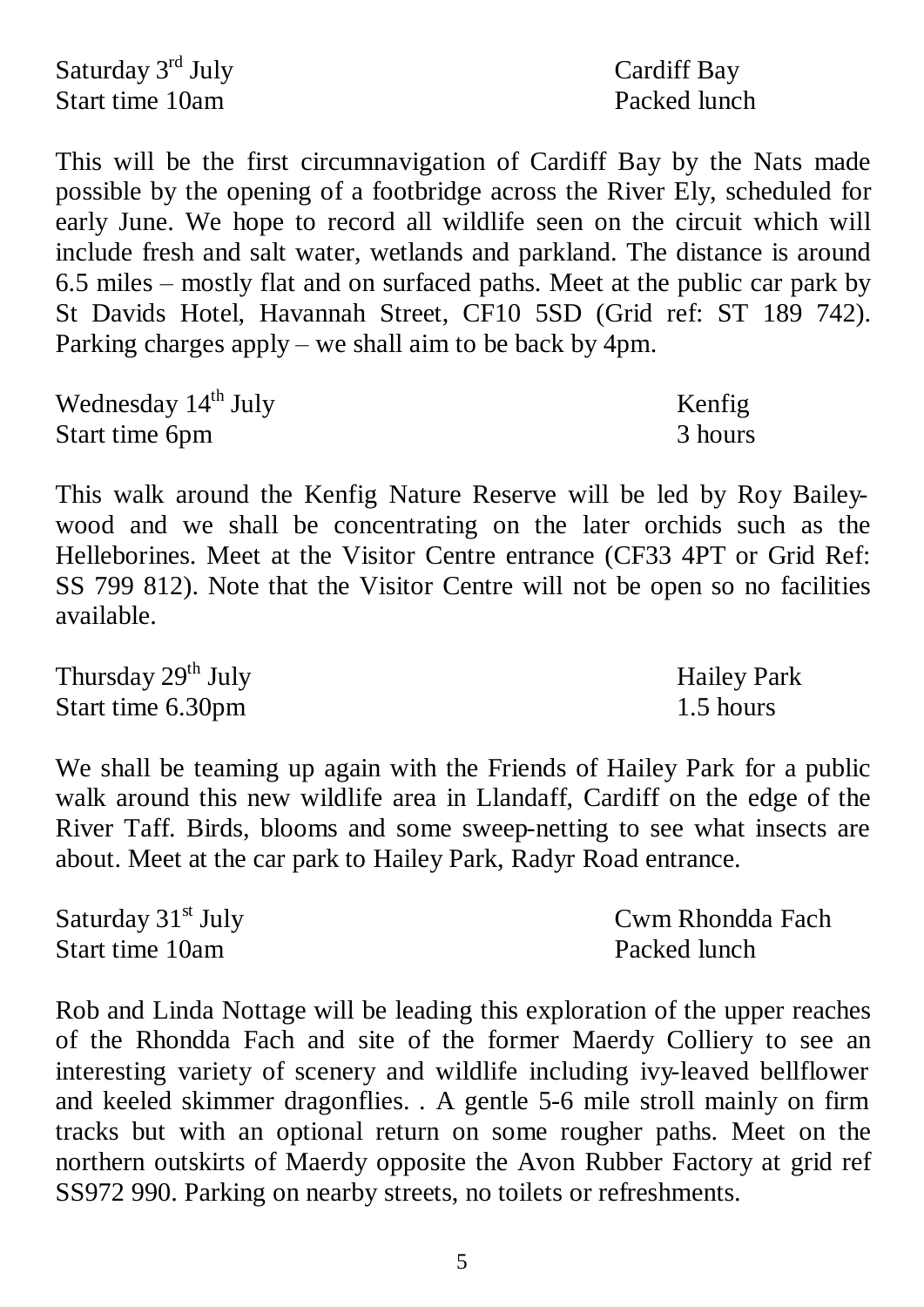#### BARBEQUE

A barbeque has been arranged for Wednesday July 21st at Cosmeston, and will start at about 1900hrs.

Following the barbeque there will be a bat hunt, after this Tony Campbell will lead a Glow worm hunt.

The details have not yet been finalised, our website will update the times if necessary.

Children will be especially welcome at this event.

Terry and Joyce

In contributing to the Cardiff Naturalists' Society Newsletter you agree to grant us a royalty-free, non-exclusive licence to publish and otherwise use the material through web as well as print publishing worldwide. This will be in the format of a pdf copy of the newsletter unless otherwise agreed with you. And may include the publishing of the material by the National Library of Wales who have requested permission to do so and are prohibited from altering the material in any way.

#### (See the **Newsletter Terms and Conditions on the Cardiff Naturalists' Society website** for the full terms of conditions.)

It's important to note, however, that you still own the copyright to everything you contribute to CNS Newsletter and that if your images and/or text is accepted, we will endeavor to publish your name alongside it in the Newsletter and/or website wherever it is used.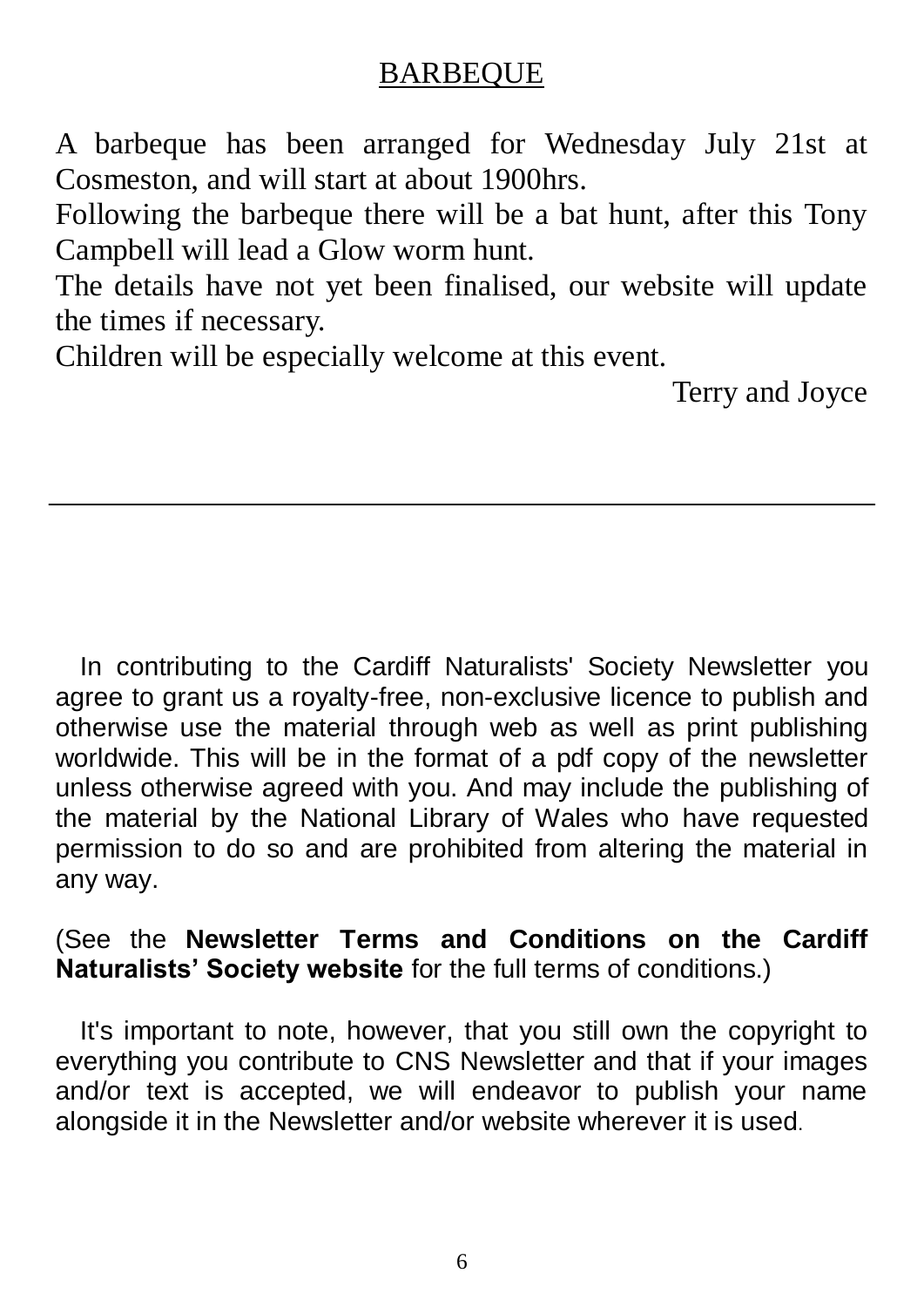#### FIELD TRIP TO THE FOREST OF DEAN Saturday, 20<sup>th</sup> March

We may not have been using the Tardis but our time-travelling took us way back in time. We encountered Charles II and even Elizabeth I. We skirmished with Pansanger and Shaden Tuft. We even confronted the Forest Giant. Getting up close to these Leviathans was a humbling but rewarding experience.



Gazing at a Mighty Oak

Rendezvous point was the Speech House or Speche House as it is depicted on the hotel. Built in 1676 as a hunting lodge, it then established itself as administrative centre of the Forest of Dean and the biggest room became the Verderers' Court which was where one went to make a speech. The role of Verderer was to safeguard the 'vert', the greenery of the forest and particularly the venison on behalf of the king and the

office is believed to have been instigated by King Cnut (Canute) in the  $11<sup>th</sup>$ century who first introduced forest laws. The Court still operates and retains the authority to impose the death penalty for stealing the Royal deer, although the sentence must be carried out on the gibbet outside the hotel and this has been missing for many years.

The Forest of Dean is the second largest Crown forest after the New Forest with 20 million trees and claims to be the largest oak forest. And it was the oaks that we had come to see – our route mapped out by our guide for the day, Tony Titchen. First, some basics, as it was explained that *Quercus robur*, the English or Pedunculate Oak, established itself after the



Sessile Stalk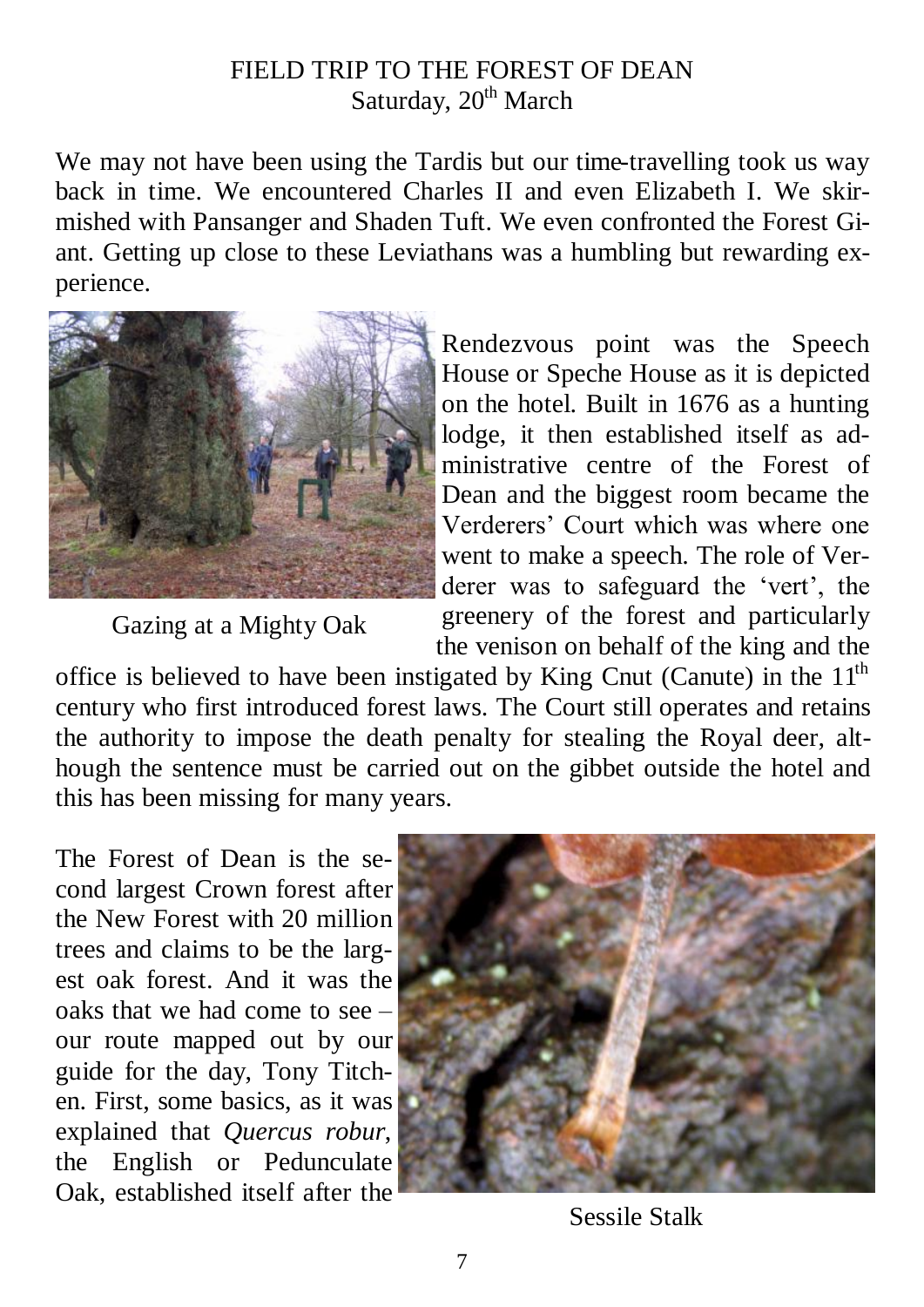

Sessile Bud

last ice-age from two separate populations; one from northern Spain and the other from the more easterly side of Europe. Jays played a major part in this with their skill at redistributing acorns. Tony started by distinguishing between the English Oak (*robur*) and the Sessile Oak (*petraea*). The leaf stalk on the

Sessile is longer (see photo) and the terminal bud is larger than those surrounding it (see photo).

The next section covering the trees is in Tony's own words:

―10 of us met up at 11 a.m on a damp and dismal day. This did not matter too much as the trees were totally leafless and the all important shapes and dimensions of the trees were evident. The bracken was dead, which helped us to get up to the trees . We looked first of all at a tree not far from the Pygmy Pinetum garden centre which everyone seems to have missed. I called this "The Pygmy Oak"! I pointed out it was a Quercus robur (the European English Oak). This tree was special because it had an elephantine thickening of the bole by the ground. This to me is only one of two known to me in the area – the other being the well known "Verderers Oak which we looked at later before lunch. I don't know really how this basal thickening forms? It may be due to the young tree having its upper branches removed in the first thirty years of growth by a practice known as "shredding" – practised by the charcoal burners who were wanting to provide fuel for the iron furnaces, which were all over the Forest. I expect you know that they need the extra heat that charcoal gives to smelt the ore. I mentioned I had seen a similar feature in 200 plus year old Tulip Trees (Liriodendron tulipifera) and in some Hybrid Planes (Platanus x hispanica) at Tortworth Court which had come from the Crimean region of S E Europe, being well over 100 yrs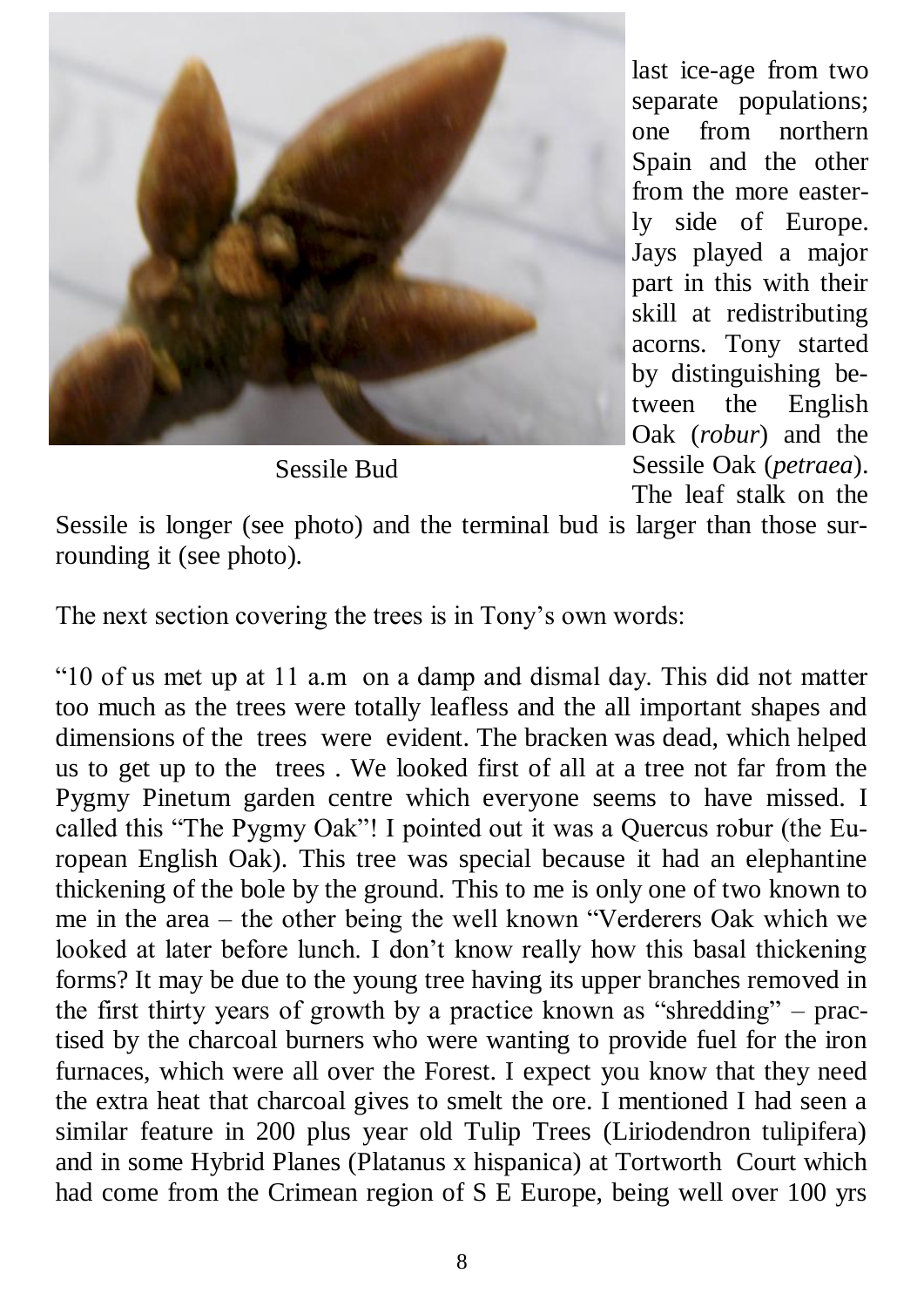old. I doubt if these were caused by shredding as with the oak. We were able to see nearby some oaks which had taken on the typical "cabbage" effect of the species without straight limbs. Straight limbs are a feature of the other native species Q. petraea. I was able to show you the clustered buds of the oaks. With Q. robur they are practically all the same size but the Sessile oak has a very prominent apical winter bud which allows the branches and side twigs to grow upwards and outward in a near straight direction.

#### THE MACHEN OAK

Edward Machen was the Deputy Surveyor of Dean in the early C19th and was responsible for shipbuilding during the Napoleonic Wars and the fleets regeneration after the war. He lived at Eastbach Court - not far away. His oak stands on the high ridge N E of Edge End. Its split trunk suggested it was once pollarded - Ref 596136. From the Eastbach turning on the A 4136, drive 400 yards towards Coleford. Take tarmac entry on right and park at the T ahead . Turn left and follow path to the oak past some large beeches growing in a row. The height is given as 64ft with a diameter of 195cm . The girth is 20-21ft Age over 300 years. Machen was the Deputy Surveyor from 1808 -1854. At the end of his watch steel ships were in production and wooden ships on the way out. We drove back to the Speech House area to park half way up Speech House Hill on the right.

We were going to see the VERDERERS OAK - Grid ref 619119—opposite the cottages on the New Fancy Rd. When we got there I explained about the Hawfinches - although we never saw any. Before going to the oak I explained about the hollies planted in the region amongst the oaks. These were planted over 300 yrs ago as food for the deer roaming the Kings Hunting Forest. This oak is the stoutest oak in the forest—over 23ft in girth. The shape is similar to the Pygmy Oak we first saw. The swollen basal part of the bole is covered in adventitious shoots which can develop into lower branches. If you remember I said trees have to increase their girth each year if they are going to survive—the leaves on the adventitious shoots add to the limited food factory in the reduced crown. This was due to early pollarding. Present height is 17m (56ft whilst the age is easily 350-400 yrs). This was one of the trees which had to be left as timber for ship and house building. The coppiced wood was for charcoal to feed the smelters of iron ore which had been mined in the forest.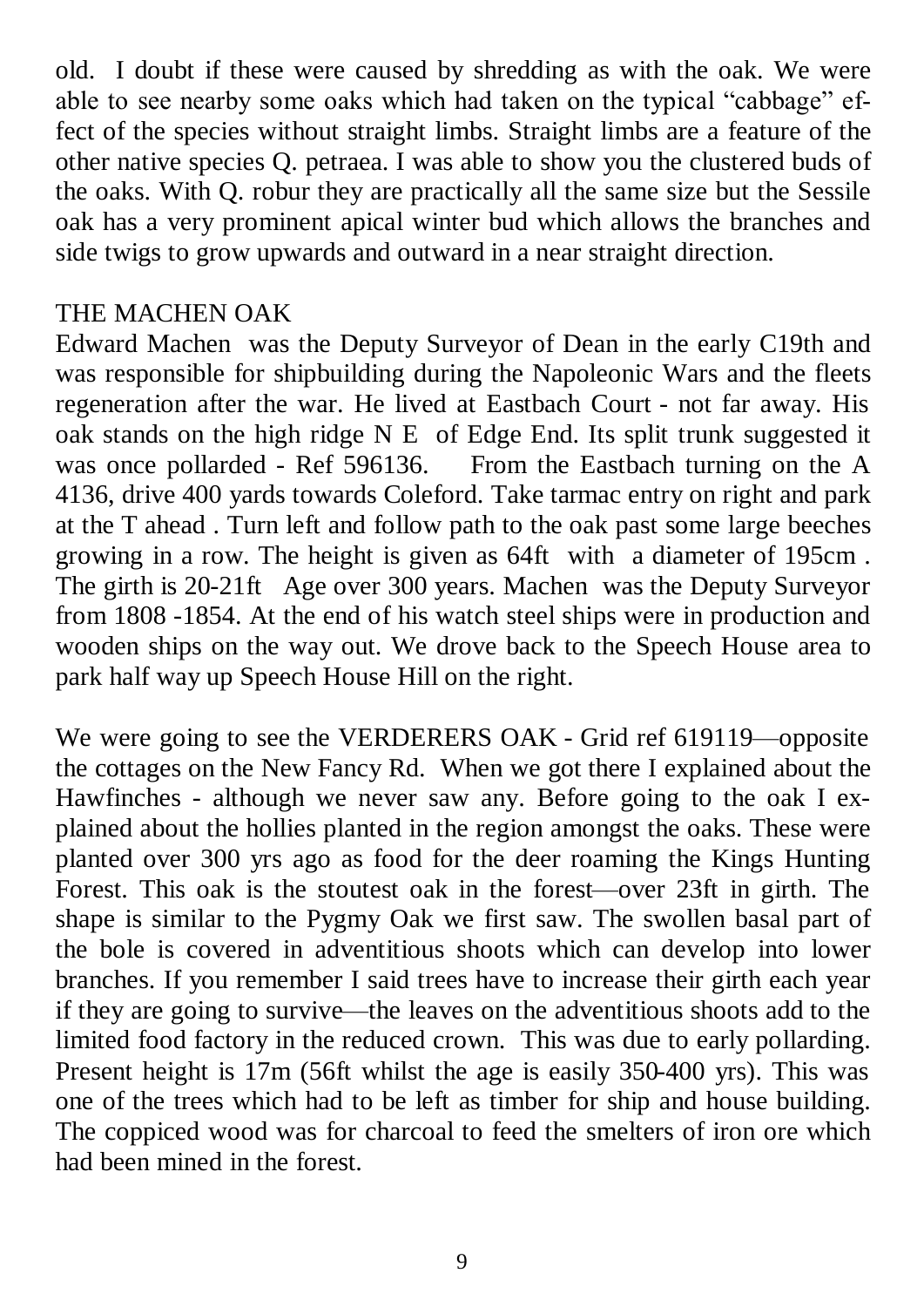#### WE THEN HAD LUNCH

After lunch we drove down past New Fancy View - the site of a mine in the C20th. On the way we drove past a roadside oak called the Fancy View Oak – only about 200 years old but as it is right by the road. Grid Ref 627094 . This oak is considered to have been an oak which grew up in a hedgerow. We were on our way to the SHADEN TUFT OAK. Ref 630092. This oak is over 300yrs old and tall at 74ft , with a girth of 19ft and a heavily burred trunk. Most likely pollarded at a 15ft height and 4 stems have grown on instead of the one leader. There would have been many more growing up but all the others were cut out to encourage strong growth on these four. Very often this cut foliage would be fed to the deer in the winter. The Shaden Tuft oak is in the Churchill Enclosure and will be over 300 yrs old .

The two final oaks we looked at are in this same enclosure - not far from Churchill Lodge. Parking is on the road towards Park End. We stopped first to see KING CHARLES  $2^{ND}$  OAK Grid Ref 625088 - an enormous Sessile oak with large limbs fallen all about it . The height is given as 80ft. The girth between 19-20ft. Aged over 300 yrs. King Charles  $2<sup>nd</sup>$  was on the throne from 1660 to1685. During his reign the wholesale felling of trees for charcoal was stopped. In 1668 a new law "The Dean Forest (reafforestation) Act" ordered the sowing and planting of the cleared woodlands. Plantations were to be kept fenced to protect young trees from being eaten by deer owned by the Crown, with sheep, cattle and goats owned by the Forest Commoners. The Iron works were closed and all young trees had to be conserved. It is considered that the King Charles Oak is one of these.

As also is our last tree visited THE FOREST GIANT - hidden away in a large conifer forest. I did mention that 100 yards down a track is a Redwood Plantation of Sequoia sempervirens - the Coast Redwood. This Grove was planted in 1938. Many of the trees are now over 100ft tall. Some are approaching 10ft in girth and will grow much thicker. In the wild these trees in California live for over 1000 years and can reach 300ft. It is said that the Boar have adopted some of this grove as their home.

The last tree –THE FOREST GIANT (see cover photo Ed) grid ref. 626085 is 60 ft high and a girth of about 19ft. Not so tall as it could be - due to the poor soil which is better suited to conifer growth. The dome of the crown is very striking when in leaf. Once again the tree has been pollarded about 15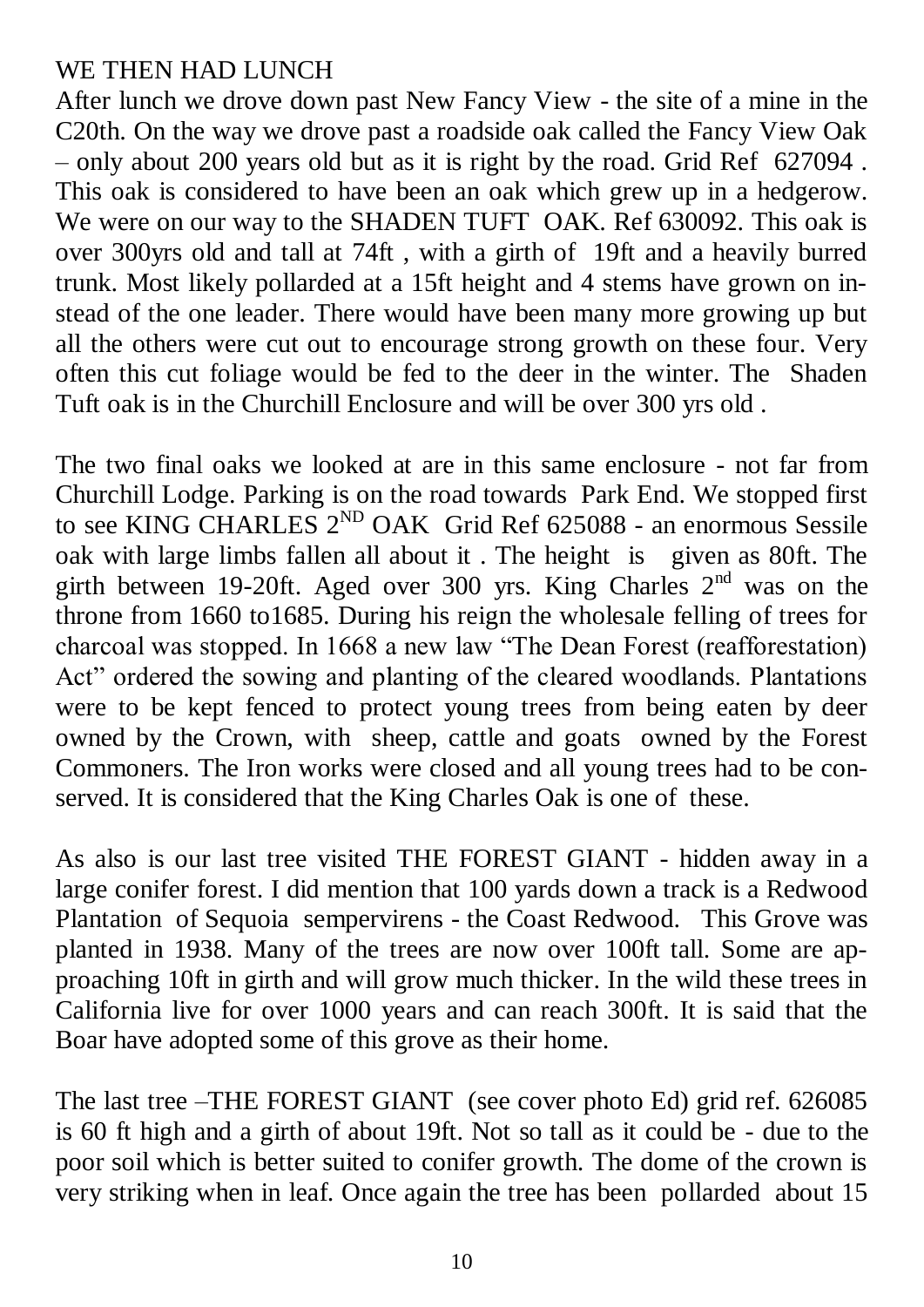ft up and four limbs allowed to grow on."



Whilst the trip had concentrated on mighty oaks we did stumble across Tintern Spurge, common name Upright Spurge (*Euphorbia stricta* or *Euphorbia serrulata*) pointed out to us by Mark Kitchen. This is widespread in Europe but uncommon in the UK, except around Gloucester. Our thanks to Tony for another informative and engaging day.

Tintern Spurge

Text Tony Titchen and Bruce McDonald Photos by Bruce McDonald

COPY FOR SEPTEMBER NEWSLETTER BY 17TH AUGUST 2010 Due to email problems this edition was late being printed and a couple of articles have had to be carried over to September's edition Ed.